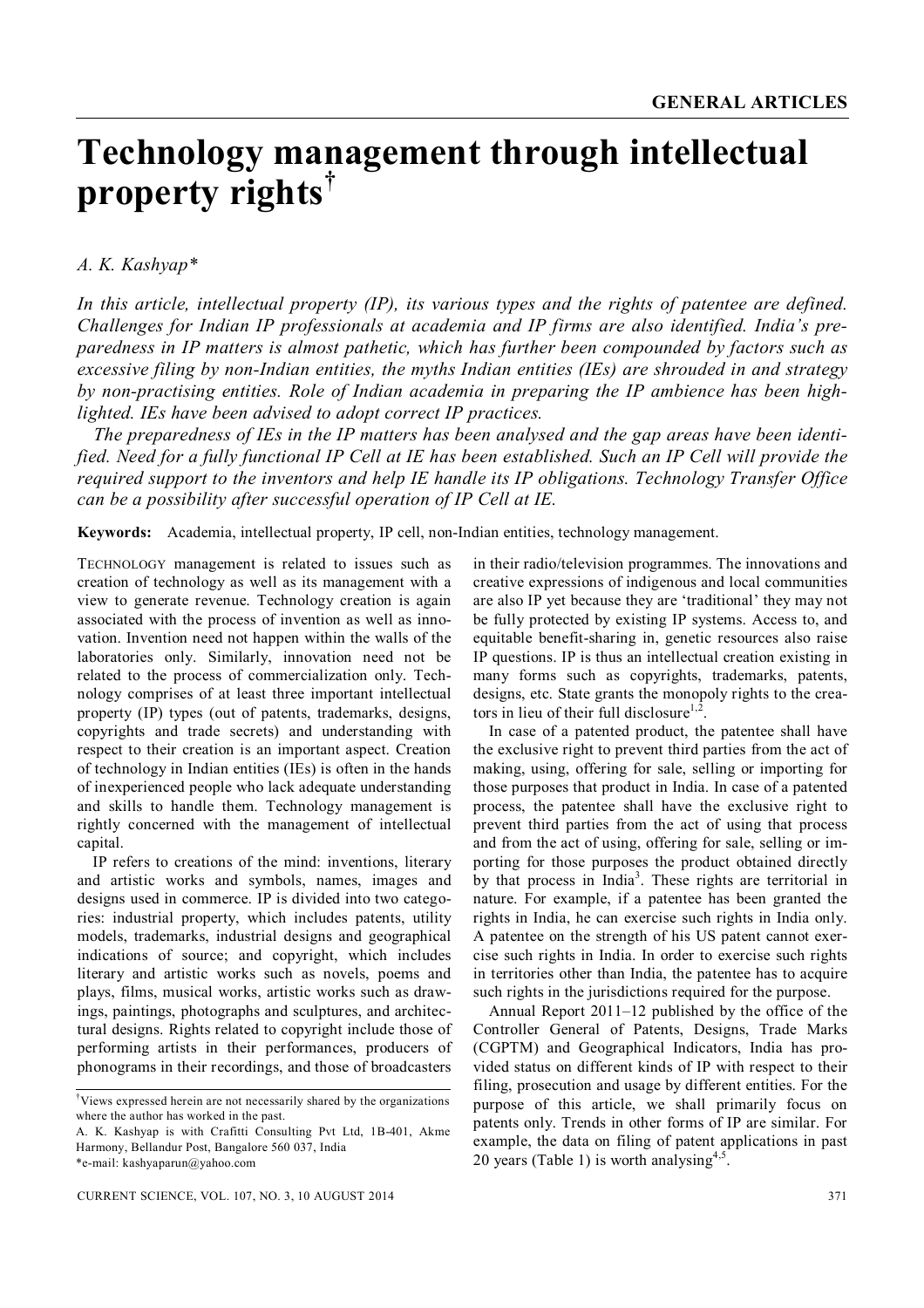# GENERAL ARTICLES

|             |                 | Non-Indian entities |                   |                                          |        |                                            |  |
|-------------|-----------------|---------------------|-------------------|------------------------------------------|--------|--------------------------------------------|--|
| Year        | Indian entities | Ordinary            | Convention        | National phase applications<br>under PCT | Total  | Percentage of<br>filing by Indian entities |  |
| 1992-93     | 1,228           |                     | 2,239             |                                          | 3,467  | 35.42                                      |  |
| 1993-94     | 1,266           |                     | 2,603             |                                          | 3,869  | 32.72                                      |  |
| 1994-95     | 1,741           |                     | 3,589             |                                          | 5,330  | 32.66                                      |  |
| 1995-96     | 1,606           |                     | 5,430             |                                          | 7,036  | 22.83                                      |  |
| 1996-97     | 1,661           |                     | 6,901             |                                          | 8,562  | 19.40                                      |  |
| 1997–98     | 1,926           |                     | 8,229             |                                          | 10,155 | 18.97                                      |  |
| 1998-99     | 2,247           |                     | 6,707             |                                          | 8,954  | 25.09                                      |  |
| 1999-2000   | 2,206           |                     | 2,349             | 269                                      | 4,824  | 45.73                                      |  |
| $2000 - 01$ | 2,179           |                     | 2,160             | 4,164                                    | 8,503  | 25.63                                      |  |
| $2001 - 02$ | 2,371           |                     | 1,870             | 6,351                                    | 10,592 | 22.38                                      |  |
| $2002 - 03$ | 2,693           | 1,723               | -                 | 7,049                                    | 11,465 | 23.49                                      |  |
| $2003 - 04$ | 3,218           | 1,678               | -                 | 7,717                                    | 12,613 | 25.51                                      |  |
| $2004 - 05$ | 3,630           | 3,165               | $\qquad \qquad -$ | 10,671                                   | 17,466 | 20.78                                      |  |
| $2005 - 06$ | 4,521           | 1,008               | 3,509             | 15,467                                   | 24,505 | 18.45                                      |  |
| $2006 - 07$ | 5,314           | 693                 | 3,969             | 19,768                                   | 29,744 | 17.87                                      |  |
| $2007 - 08$ | 6,040           | 834                 | 4,453             | 23,891                                   | 35,218 | 17.15                                      |  |
| $2008 - 09$ | 6,161           | 681                 | 4,264             | 25,706                                   | 36,812 | 16.74                                      |  |
| $2009 - 10$ | 7,044           | 826                 | 2,986             | 23,431                                   | 34,287 | 20.54                                      |  |
| $2010 - 11$ | 8,312           | 816                 | 3,728             | 26,544                                   | 39,400 | 21.10                                      |  |
| $2011 - 12$ | 8,921           | 1,031               | 4,280             | 28,965                                   | 43,197 | 20.65                                      |  |

**Table 1.** Data on filing of patent applications during 1992–2012 at Indian Patent Office

It may be noted that IEs have been filing nearly 30% of the total Indian applications prior to 1995 and this proportion has gradually lowered down to nearly 20% in the past two decades. That means India has continuously remained a favourite filing destination for non-Indian entities (NIEs) right from the beginning. Impact of such a changing scenario for IEs will be their gradual dependence on NIEs.

India had been a protected market till 1980s. During the period, it has been influenced greatly by following slogans that have appeared to be attractive and patriotic, but have inculcated many IP myths and are therefore a hindrance to the growth in technology:

- (i) Publish or perish: This slogan has been extremely popular for last 60 years. We destroy novelty of our inventions prematurely in a quest for publication.
- (ii) Self reliance/indigenization: We have remained infringers of IP rights held by others.
- (iii) Patent and commercialize: Mere holding patent rights does not permit us to commercialize our own patents.

We need to read the definition of patent rights the way it is written in the Act and learn to practice it.

With the opening up of the Indian economy in 1991, the country has witnessed entry of NIEs that have invested heavily and set up even R&D centres in India. It has been estimated that India has been home to about 800 R&D centres employing about 2 lakh qualified scientists and engineers, set up by NIEs during the past decade. NIEs perceive India as a market and therefore to maintain their monopoly positions will take all the required steps to enforce their IP rights. This aspect is not fully understood and appreciated by the IEs. Litigations are round the corner.

Worldwide, non-practising entities (NPEs) are notorious for their litigation-related activities with a view to enforce their IP rights. Such NPEs normally hoard the IP rights, but keep a watch on different sectors of industries to identify their prey. Their activities appear to be in order because they tend to exclude others from practising the inventions which are under their custody. In India, however, these NPEs are in the IP acquisition mode and have visited many educational institutions to virtually buy out the inventions at a cheap price. Their strategy to organize innovation competitions is to obtain assignments of all the invention entries in their favour at virtually no cost.

Patent applications have been prepared internally mostly by the inventors themselves. IEs believe that their inventors are skilled and knowledgeable. Indian attorneys receive almost readymade applications and think that there is hardly anything to be done<sup> $6-8$ </sup>, even though we have now come across a useful article<sup>9</sup>. They file such applications straightway to the Indian Patent Office and send to their associates for filing at other foreign patent offices. Most of the filing till early 1990s by IEs was in India only, where the allowance has been observed to be far easier. This makes IEs also believe that their attorneys are also skilled and knowledgeable. Every actor in this work chain has been extremely happy because no questions were ever asked. However, it was certainly believed that Indian patents are not as valuable as an US/EP patent.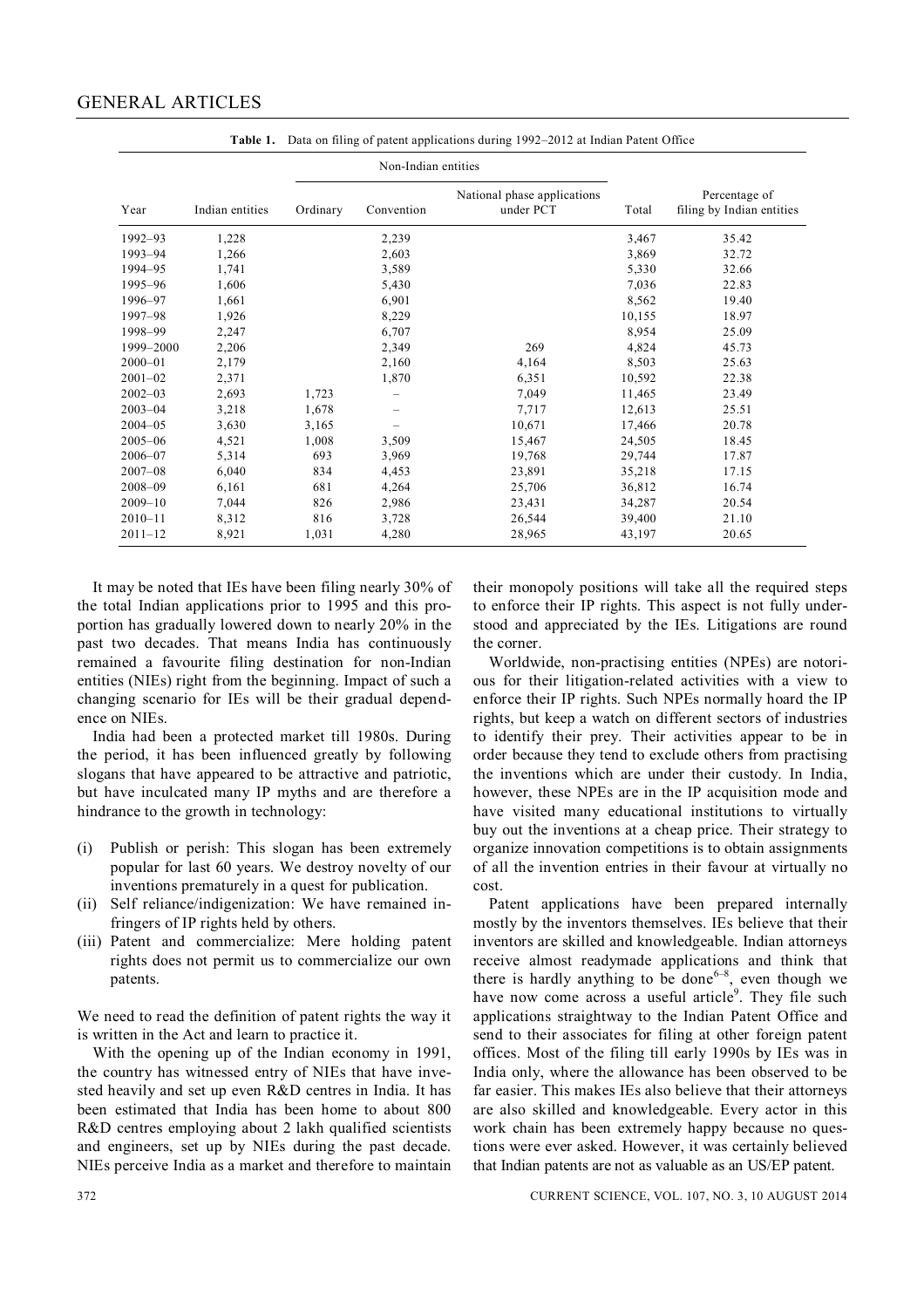| Country    | Patent applications<br>by native entities | Patent applications<br>by non-native entities | Total filing | Percentage of<br>filing by<br>native entities | Percentage of<br>filing by India<br>compared to<br>other countries |
|------------|-------------------------------------------|-----------------------------------------------|--------------|-----------------------------------------------|--------------------------------------------------------------------|
| Australia  | 2,627                                     | 23,731                                        | 26,358       | 9.97                                          | 166.76                                                             |
| Brazil     | 4,804                                     | 25,132                                        | 29,936       | 15.95                                         | 146.83                                                             |
| Canada     | 4,709                                     | 30,533                                        | 35,242       | 13.36                                         | 124.72                                                             |
| China      | 535,313                                   | 117,464                                       | 652,777      | 82.01                                         | 6.73                                                               |
| France     | 14,540                                    | 2,092                                         | 16,632       | 87.42                                         | 264.28                                                             |
| Germany    | 46,620                                    | 14,720                                        | 61,340       | 76.00                                         | 71.67                                                              |
| India      | 9.553                                     | 34,402                                        | 43,955       | 21.73                                         | 100                                                                |
| Japan      | 287,013                                   | 55,783                                        | 342,796      | 83.72                                         | 12.82                                                              |
| Korea      | 148,136                                   | 40,779                                        | 188,915      | 78.41                                         | 23.27                                                              |
| Russia     | 28,701                                    | 15,510                                        | 44,211       | 64.92                                         | 99.42                                                              |
| UK         | 15,370                                    | 7,865                                         | 23,235       | 66.15                                         | 189.18                                                             |
| <b>USA</b> | 268,782                                   | 274,033                                       | 542,815      | 49.52                                         | 8.10                                                               |

**Table 2.** Data on patent applications filed for 2012 (ref. 11)

Despite difficult economic conditions, international patent filings under the WIPO-administered Patent Cooperation Treaty (PCT) set a new record in 2011 with 181,900 applications – a growth of 10.7% on 2010 and the fastest growth since 2005 (ref. 10).

India is a developing nation even in Asia, as seen by the data for the year 2012 on patent creation by 12 different leading nations (Table 2)<sup>11</sup>, selected from the list of BRICS, European and Asian nations and USA as well as analysing them further with respect to filing by native entities. Following trends can be seen:

- (i) India filing of patent applications is higher only with respect to Australia, Brazil, Canada, France and UK and is almost at par with Russia, but lower than Germany. Filing by native entities in Australia, Brazil and Canada is about 10–15% of total filing in their respective jurisdictions. However, filing by native entities in France, Germany, UK and Russia account for 65–85% of total filing.
- (ii) India filing of patent applications is substantially lower with respect to USA and other Asian nations such as China, Japan and Korea, as the respective figures are nearly 8.1%, 6.7%, 12.8% and 23.3%. Filing by native entities in China, Japan and Korea is about 78–84% of total filing in their respective jurisdictions and is way above to the similar figures for USA and India, where filing by native entities is 49.5% and 21.7% of total filing in their respective jurisdictions.
- (iii) Further, filing by non-native entities in India, though larger than filing by non-native entities in Australia, Brazil, Canada, Germany and Russia, is lower than filing by non-native entities in Korea, Japan, China and USA.

We will not be concerned with either the patent creation activities or the filing by native entities for Australia, Brazil and Canada. What we will be concerned is that Asian nations such as China, Japan and Korea display a

CURRENT SCIENCE, VOL. 107, NO. 3, 10 AUGUST 2014 373

comparable patent creation activity relative to USA. Further, proportion of filing by native entities in China, Japan and Korea is higher than filing by native entities in even countries such as France, Germany, UK and Russia are much higher than in USA and India.

India looks like a developing nation even in Asia. In due course of time, IEs will be required to take license from NIEs for their survival even in India. The situation in China, Japan and Korea will just be the reverse, where the native entities will be granting the license to the entering non-native entities. Apparently, this scenario has become possible on account of a vibrant IP ambience in countries such as China, Japan and Korea, which are now the major filing destinations in the World.

Further, analysis of data on patent grants for 2012 (Table  $3^{12}$  shows similar trends and gives the efficiency of the patent prosecution by the Patent Offices across these nations. USPTO is the fastest, as far as patent prosecution is concerned. Patent Offices in Asian nations China, Japan and Korea appear to possess similar pace as that of USPTO. Only Brazil appears to be slower than India as far as prosecution capability is seen. Other countries are much faster than India.

No wonder, USPTO, EPO, SIPO, JPO and KPO have volunteered to provide the lead in harmonizing the patent office practices and are collectively called as IP5 Office<sup>13</sup>.

#### **Examining the preparedness of IEs**

IEs file patent applications through their patent agents/ attorneys in India. And, if they have to file their patent applications in foreign countries, they do so through the same Indian patent agents/attorneys who have their associates in foreign countries. Further, the entry to foreign countries can be done in two ways. One is through the Paris Convention route that enables filing in foreign countries within one year of the original filing. The second is through the PCT route<sup>14</sup> that allows such entry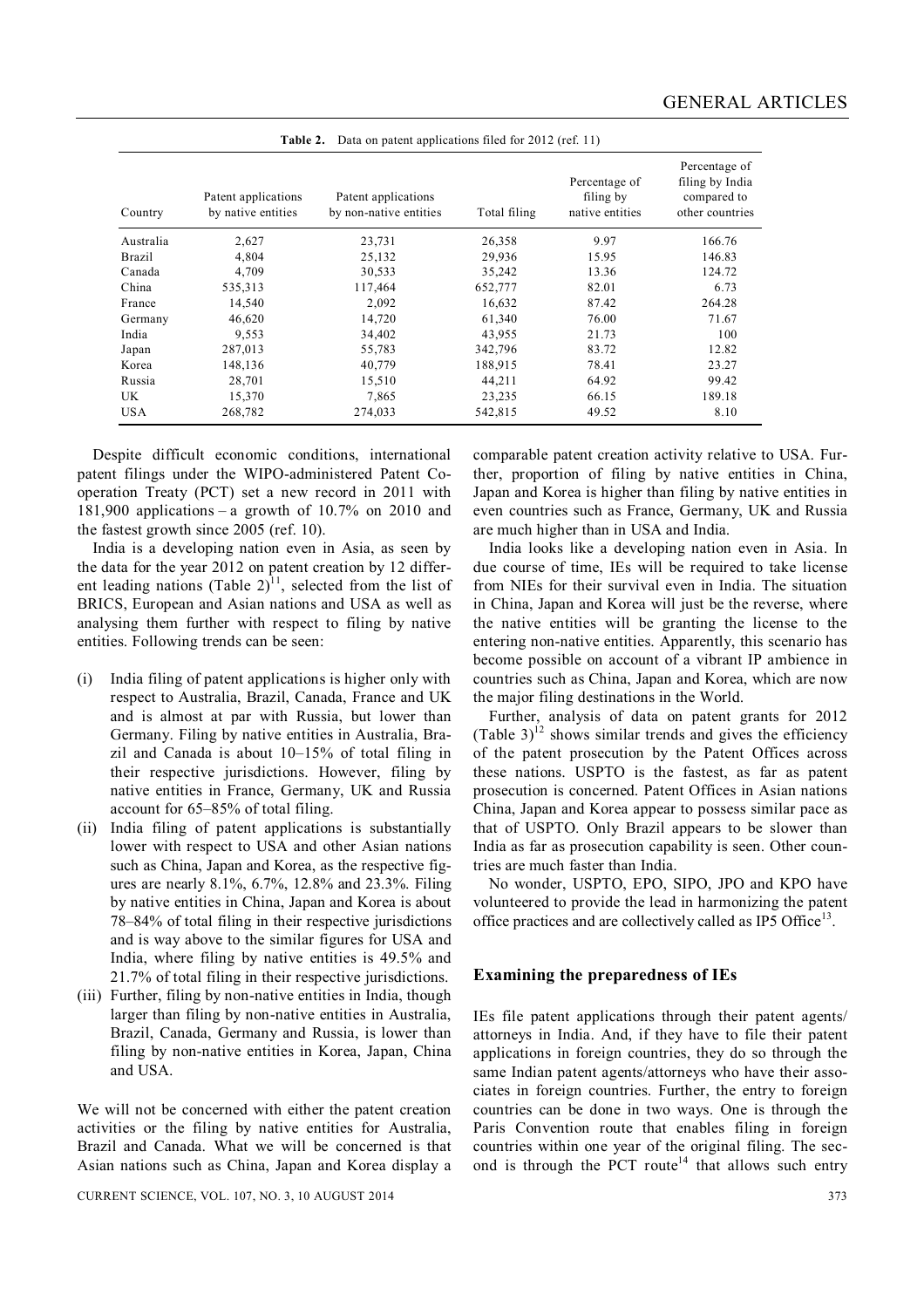| Country    | Patent grants<br>to native entities | Patent grants<br>to non-native entities | Total grants | Percentage of<br>grants to<br>native entities | Percentage of<br>India grant<br>compared to<br>other countries |
|------------|-------------------------------------|-----------------------------------------|--------------|-----------------------------------------------|----------------------------------------------------------------|
| Australia  | 1,311                               | 16,413                                  | 17,724       | 7.40                                          | 24.42                                                          |
| Brazil     | 365                                 | 2,465                                   | 2,830        | 12.90                                         | 152.93                                                         |
| Canada     | 2,404                               | 19,415                                  | 21,819       | 11.02                                         | 19.84                                                          |
| China      | 143,808                             | 73,297                                  | 217,105      | 66.24                                         | 1.99                                                           |
| France     | 11,417                              | 1,496                                   | 12,913       | 88.41                                         | 33.52                                                          |
| Germany    | 8,164                               | 3,168                                   | 11,332       | 72.04                                         | 38.19                                                          |
| India      | 722                                 | 3,606                                   | 4,328        | 16.68                                         | 100                                                            |
| Japan      | 224,917                             | 49,874                                  | 274,791      | 81.85                                         | 1.58                                                           |
| Korea      | 84,061                              | 29,406                                  | 113,467      | 74.08                                         | 3.81                                                           |
| Russia     | 22,481                              | 10,399                                  | 32,880       | 68.37                                         | 13.16                                                          |
| UK         | 2,974                               | 3,890                                   | 6,864        | 43.33                                         | 63.05                                                          |
| <b>USA</b> | 121,026                             | 132,129                                 | 253,155      | 47.81                                         | 1.71                                                           |

**Table 3.** Data on patent grants for 2012 (ref. 12)

within 30 months of original filing. In recent years, the PCT route is getting more popular because of inherent advantages present that enable a more scientific basis for decision-making:

- (i) The system enables the patentee time that is sufficient to decide regarding the filing destinations based on the valuation and identification of potential licensees as well as internal assessments by the patentee.
- (ii) The International Search Report (ISR) released on the PCT applications enables the patentee to understand the defects that were present inherently in the application for taking further action in the matter.
- (iii) Unnecessary foreign filings and the resultant expenses are avoided.

Preparedness of IEs in general and that by India's elite institutions such as Indian Institutes of Technology and Indian Institute of Science (collectively known as technology creating institutions; TCIs) has been discussed. Table 4 has been generated from the data for PCT applications (taking priority date not before 1 March 2012, i.e. 2 years before 1 March 2014) filed by 'Indian Institute of as an applicant<sup>15–31</sup>. The timeline has been chosen to allow the applicants decide about filing of national phase applications before 1 September 2014.

It may be observed that International Search Authority (ISA) has considered classification of subject matter, fields searched (classification system followed by classification symbols), documentation searched other than minimum documentation to the extent that such documents are included in the fields searched and electronic database consulted during the international search (name of database and wherever practicable search terms used) while conducting the search for patentability of the applications. It may be noted that *X* and *Y* represent documents of particular relevance and suggest that (i) in case of *X*,

the claimed invention cannot be considered novel or cannot be considered to involve an inventive step when the document is taken alone and (ii) in case of *Y*, the claimed invention cannot be considered to involve an inventive step when the document is combined with one or more other such documents, such combination being obvious to a person skilled in the art.

It may be seen that the applications are from the areas of solar collectors, nanotechnology, chemical engineering, telecommunications, biotechnology, polymer science, mechanical engineering and chemistry. Further, the TCIs have employed the services of leading IP firms for this filing. However, this filing is too less considering the actual potential of these TCIs and nearly 90% of the applications lack novelty and inventive steps, as the ISA was able to determine the closest prior arts that were questioning the novelty and inventive steps of the application more often.

Considering the fact that the inventors were the students and the faculty from TCIs and had employed the services of leading Indian IP firms for handling their applications, the health of these applications raised many more questions than they answered:

- (i) It is not known whether any revenue has been generated and/or any business potential will have been determined for filing any national phase applications.
- (ii) It surprises us as to why the filing has been from only few technology areas. The number of PCT applications filed is very low. This number needs to be enhanced. Further, how the filing destinations are decided needs to be addressed.
- (iii) It is also not clear as to why no patentability analysis was ever made on the invention disclosures. Further, why is it that the attorneys are not made responsible for their drafting skills? Dependence on the inventors for the drafting of patent applications is too risky.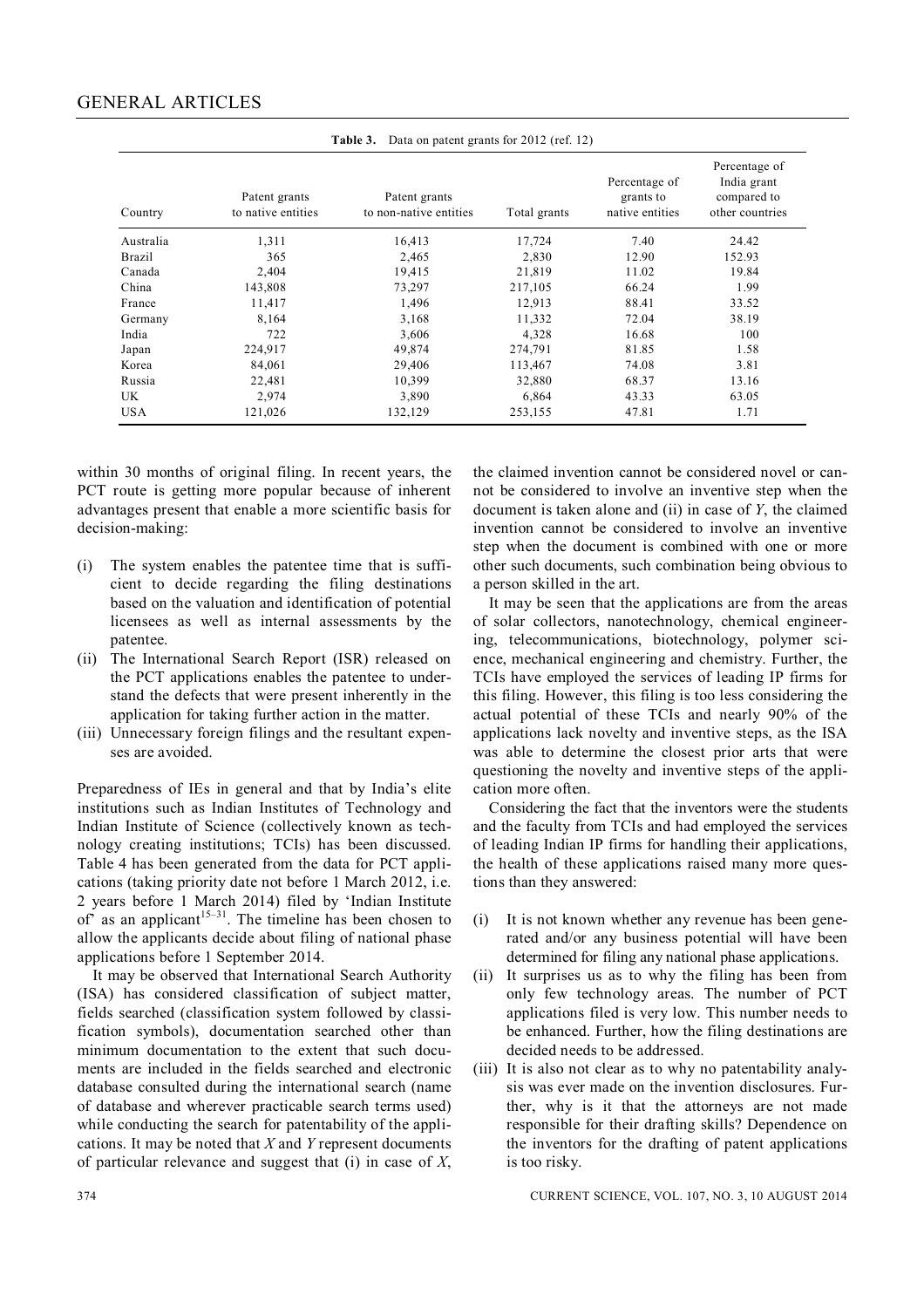| Sl. no.           | PCT application no. dated<br>from  dated<br>(name of IP firm)                                          | Title                                                                                                                                  | Prior art (as cited by International Search<br>Authority) hitting the novelty or inventive step in<br>Claims (given herein) of the application                                                                                                                                                                               |
|-------------------|--------------------------------------------------------------------------------------------------------|----------------------------------------------------------------------------------------------------------------------------------------|------------------------------------------------------------------------------------------------------------------------------------------------------------------------------------------------------------------------------------------------------------------------------------------------------------------------------|
| IITB <sub>1</sub> | PCT/IN2012/000570 dated 28.08.2012<br>from 1993/MUM/2012 dated 10.07.2012<br>(Khaitan $& Co.$ )        | Method and apparatus for optimiz-<br>ing and scaling control plane traf-<br>fic in carrier ethernet transport<br>networks              | 2Ys: 1-21; Y: 5-6,11-12,17-21; Y: 6, 12, 18; 2Ys:<br>19-21 (ISA: USPTO); details in ref. 16                                                                                                                                                                                                                                  |
| IITB <sub>2</sub> | PCT/IN2013/000366 dated 10.06.2013<br>from 1715/MUM/2012 dated 13.06.2012<br>(Brain League)            | Switched capacitor DC-DC con-<br>verter-based distributed maximum<br>power-point tracking of partially<br>shaded photovoltaic arrays   | 2Ys: 1-21; Y: 3,7, 14, 18; (ISA: USPTO); details in<br>ref. 17                                                                                                                                                                                                                                                               |
| IITB <sub>3</sub> | PCT/IN2013/000180 dated 19.03.2013<br>from 712/MUM/2012 dated 19.03.2012<br>(SOLOMON & ROY)            | A method to reduce end defects in<br>rolling of sections                                                                               | $X: 1, 4-7; 2Ys: 2, 3;$ with regard to the abstract, the<br>text has been established, according to rule 38.2,;<br>(ISA: USPTO); details in ref. 18                                                                                                                                                                          |
| IITM 1            | PCT/IB2013/055311 dated 28.06.2013<br>from 2753/CHE/2012 dated 07.07.2012<br>(Lex Orbis)               | Metal nanoparticle-graphene<br>composites and methods for their<br>preparation and use                                                 | X: 1-6; X: 18, 20-23; Y: 7-12; Y: 19, 24-29; Y:<br>8-17, 19, 25, 27-29; Y: 24-29; Y: 7-17; Y: 7; Y:<br>8-17 (ISA: USPTO); details in ref. 19                                                                                                                                                                                 |
| IITM <sub>2</sub> | PCT/IB2013/050144 dated 08.01.2013<br>from 2468/CHE/2012 dated 21.06.2012<br>(Lex Orbis)               | Graphene functionalized carbon<br>nanotube polymer composites and<br>methods for their preparation and<br>use                          | X: 1-3, 14, 17, 18; 2Ys: 15, 16, 26-28<br>(ISA: USPTO); details in ref. 20                                                                                                                                                                                                                                                   |
| IITM <sub>3</sub> | PCT/IB2013/053127 dated 20.04.2013<br>from 2237/CHE/2012 dated 04.06.2012<br>(Lex Orbis)               | Progressive cavity pump                                                                                                                | With regard to the abstract, the text has been<br>established, according to rule 38.2,;<br>(ISA: Australia Patent Office); details in ref. 21                                                                                                                                                                                |
| IITM 4            | PCT/IB2012/001518 dated 07.08.2012<br>from 2097/CHE/2012 dated 25.05.2012<br>(Lex Orbis)               | Luminescent graphene patterns                                                                                                          | X: 14, 16; Y: 3, 8-13, 15, 19, 24, 37, 42; 2 Ys: 1-8,<br>17-24, 32-42; Y: 2, 4-13, 15, 18, 20-24, 36, 38-42;<br>Y: 9-13; Y: 17-24, 32-42; Y: 32; Y: 34; Claim No.<br>25-31 are dependent claims and are not drafted in<br>accordance with the second and third sentences of<br>Rule 6.4 (a) (ISA: USPTO); details in ref. 22 |
| IITM 5            | PCT/IB2012/001523 dated 08.08.2012<br>from1646/CHE/2012 dated 26.04.2012<br>(Lex Orbis)                | Metal-alloy graphene nanocompo-<br>sites and methods for their prepa-<br>ration and use                                                | X: 17, 22, 25; Y: 1-16, 18-21, 23, 24, 26-38; Y: 4,<br>5, 23, 24, 26-38; Y: 37, 38; 2Ys: 1-16, 18-21,<br>34-36; Y: 6-8, 11-16; 2Ys: 35, 36; (ISA: USPTO);<br>details in ref. 23                                                                                                                                              |
| IITM 6            | PCT/IN2013/000199 dated 26.03.2013<br>from 1542/CHE/2012 dated 18.04.2012<br>(MOHAN ASSOCIATES)        | A process for the preparation of<br>the core structure in quinolone and<br>napthyridone class of antibiotics                           | X: 1-11; 4Xs: 1,2; (ISA: EPO); details in ref. 24                                                                                                                                                                                                                                                                            |
| IITM7             | PCT/IB2013/001244 dated 17.04.2013<br>from 1521/CHE/2012 dated 17.04.2012                              | Detection of quantity of water<br>flow using quantum clusters                                                                          | 7Ys: 1-22; Y: 5-9, 11, 15; (ISA: EPO); details in<br>ref. 25                                                                                                                                                                                                                                                                 |
| IITD <sub>1</sub> | PCT/IN2013/000347 dated 31.05.2013<br>from 1669/DEL/2012 dated 31.05.2012<br>(A&A)                     | A system for generating refresh-<br>able tactile text and graphics                                                                     | X: 1-19; Claims 20-22 do not comply with Rule 6.2<br>(a) because they rely on references to the descrip-<br>tion and drawings; (ISA: Australia Patent Office);<br>details in ref. 26                                                                                                                                         |
| IITK 1            | PCT/IB2013/054943 dated 17.06.2013<br>from 1858/DEL/2012 dated 18.06.2012<br>$(K & S$ Partners)        | Systems and methods for dry<br>processing fabrication of binary<br>masks with arbitrary shapes for<br>ultraviolet laser micromachining | 2Ys: 1-96; Y: 1-47, 52-54, 58, 72, 73; Y: 19-21,<br>67-69; Y: 29-35, 37-40, 77-83; Y: 45-47, 94-96<br>(ISA: USPTO); details in ref. 27                                                                                                                                                                                       |
| IITK <sub>2</sub> | PCT/IB2013/053011 dated 16.04.2013<br>from 1301/DEL/2012 dated 27.04.2012<br>(K&S Partners)            | System for characterizing focused<br>charged beams                                                                                     | X: 1-4, 6, 7, 10, 12-14, 16, 20-23, 25, 26, 28, 29;<br>Y: 5, 8, 9, 11, 15, 17-19, 24, 27, 30; Y: 5, 17, 27;<br>Y: 8, 19, 24; Y: 9; Y: 11; Y: 15, 30; Y: 18; With<br>regard to the title, the text has been established by<br>the Authority; (ISA: USPTO); details in ref. 28                                                 |
| IITK <sub>3</sub> | PCT/IN2013/000254 dated 17.04.2013<br>from 1180/DEL/2012 dated 17.04.2012<br>(Rajeshwari & Associates) | A method of measuring bmp<br>signalling using bmp responsive<br>reporter cell line                                                     | X: 1, 2, 4, 7-9; X: 1-12; 2Ys: 3, 10; Claim No. 13-<br>18 are dependent claims and are not drafted in ac-<br>cordance with the second and third sentences of<br>Rule 6.4 (a) (ISA: USPTO); details in ref. 29                                                                                                                |
| IISc 1            | PCT/IB2013/051798 dated 07.03.2013<br>from 2713/CHE/2012 dated 04.07.2012<br>(K&S Partners)            | Compounds as inhibitor of DNA<br>double-strand break repair,<br>methods and applications thereof                                       | 2Xs: 1-4, 18-20; X: 1-13, 15-17; 2Ys: 14, 16:<br>Claim No. 21-24 are dependent claims and are not<br>drafted in accordance with the second and third<br>sentences of Rule 6.4 (a) (ISA: USPTO); details in<br>ref. $30$                                                                                                      |
| IISc 2            | PCT/IN2012/000387 dated 04.06.2012<br>from 900/CHE/2012 dated 09.03.2012<br>(L&S)                      | Nickel-aluminium-zirconium<br>alloys                                                                                                   | (ISA: Australia Patent Office); details in ref. 31                                                                                                                                                                                                                                                                           |

|  |  | Table 4. Patentscope searched for PCT applications from technology creating institutions <sup>15</sup> |  |
|--|--|--------------------------------------------------------------------------------------------------------|--|
|  |  |                                                                                                        |  |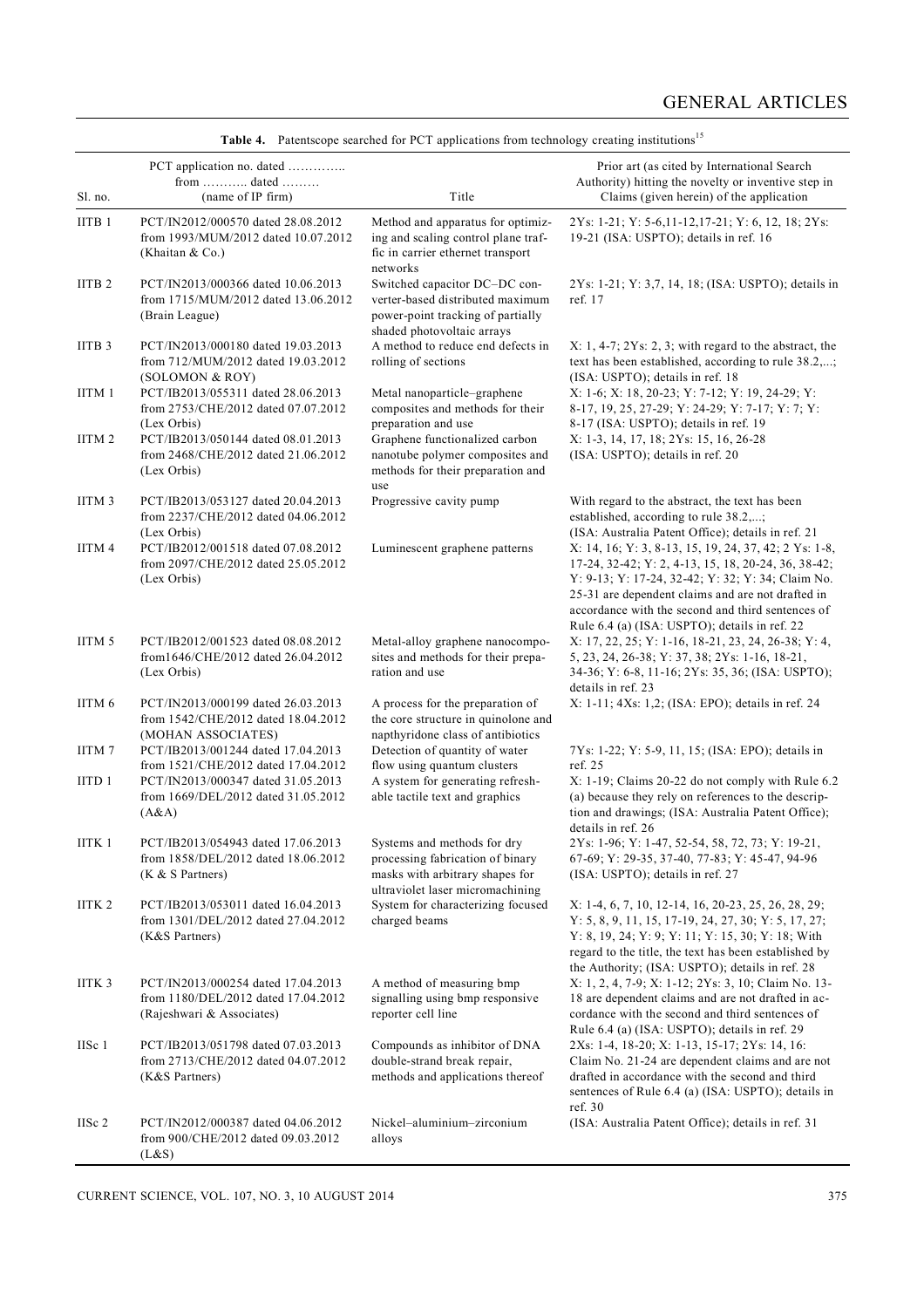### **Creating the solutions**

The 21st century has emerged as an era of IP awakening in India. IP professionals in India have now started discussing at various forums issues like infringements, prosecution at foreign patent offices such as USPTO/ EPO, attack by IP trolls, enforceability of IP rights, patentability, freedom to operate (FTO), etc. Even innovation firms such as  $Crafitti^{32}$  have come forward to educate IEs about the strategies to prepare robust invention disclosures.

India requires massive turn around options to create vibrant IP society in almost every sector for its visibility:

- (i) Academia has a vital role to spearhead this movement in India at a much faster pace. Our children are taught almost every subject on this Earth even at the primary level. They are already heavily loaded. With proper planning it should be possible to prune their workload and introduce only the relevant subjects, including IP. Introduction of IP subjects at University level may create IP leaders in a short duration, but it will be too little, too late. Ultimately this passion for IP has to be inculcated at a young age so that children learn to look around for inventions and innovations before it is too late.
- (ii) IEs must be cautious in the matters of publishing their research results. It is always a better idea to examine such a publication for the presence of any patentable invention in order to protect them before moving ahead for the publication.
- (iii) IEs must stay away from the infringements and therefore must understand their obligations if they have signed any secrecy agreement with any party. That will enable them ask others to stay away from infringing their inventions.
- (iv) IEs must go for a freedom to operate search before they launch a product in the market. Such a search will enable them identify the potential entities that should be approached to seek a proper license. Further, this will take them away from the costly litigations. Paradigm shift in IP awareness and the IP regime from 'live and let others live…with copying' to 'live and let others live…without copying', is therefore the need of the day.

IEs generally employ technocrats to look into their IPrelated activities. These technocrats generally function as coordinators between their inventors and the attorneys. In due course of time, they get adequate knowledge and awareness about the IP issues. If they are not clear about their role, they should not hesitate to connect themselves with their peers. Their objective should be to help the IEs and therefore they should not be seen as an IP professional trying to help the other IP professionals in law firms. Such IP professionals should:

- (i) Be looking for IP role models and sign the appropriate MOUs with such organizations.
- (ii) Be always searching for the competent IP firms that can provide their services at economical rates.
- (iii) Undertake only those tasks internally that they are able to perform with aplomb and outsource rest of the IP work to skilled and competent IP firms.
- (iv) Develop the skills to screen the proposed publications for the presence of invention and copyright infringements.
- (v) Ensure that their inventors have adequate IP awareness levels so that they are able to spot the inventions at their workplace and do not deliberately infringe any IP rights held by others.

Still it is not very late for IEs to adopt correct IP practices in order to stay away from the IP infringements and avoid the costly litigations. Academia can become training schools for the IEs and therefore can introduce IP awareness programmes to inculcate passion for IP issues. Academia prepares the qualified manpower, functions as the knowledge powerhouse and creates IP at its research laboratories. However, generation of revenue from such created IP is doubtful in the absence of a fully functional IP Cell.

IP goals of an organization must therefore include a proactive approach towards protecting its IP, clearance of its products, besides integration of product development process into patent filing, a watch on competitors or licensee's patent filings, filing blocking patents as appropriate and identification of any problem patents early in the design process:

- (i) A patent owner must teach others how to make and use the invention in order to get the patent. Patent owner will be at great risk by not patenting the invention, i.e. trying to keep it a trade secret, as someone else can patent it and exclude him from using it.
- (ii) At times, it is also important for the organization to create fencing for their inventions whereby possible infringers are not in a position to design around the inventions.
- (iii) Valuation of inventions enables us to know the value of the invention and eases the decision for filing and retaining or discarding the inventions. Potential licensees can be determined to decide for the filing destinations, renewal of existing inventions besides initiating dialogue with licensees.
- (iv) As the commercialization by self is not accounted for in the books, the organization remains unaware about the value of its own inventions. The licensing of an invention is often overlooked in the absence of a proper networking and proper motivation for the licensees.
- (v) In a country like India, where the infringement of the patents is quite rampant and patent litigations are

376 CURRENT SCIENCE, VOL. 107, NO. 3, 10 AUGUST 2014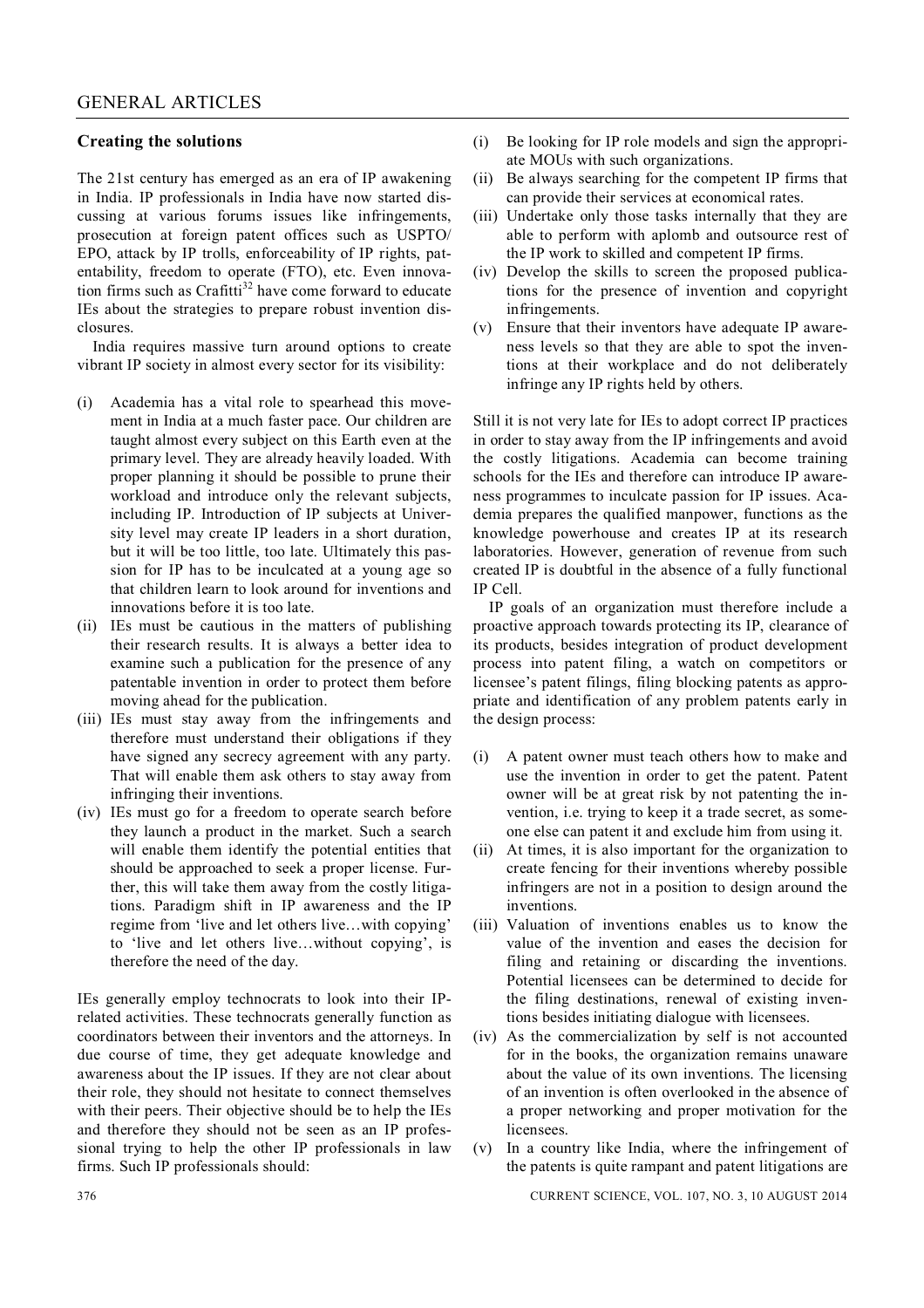still in their formative stages, the infringements are often difficult to detect at the first instance. However, once the infringements are detected, the organization must develop the skills and courage to enforce its inventions.

(vi) A regular IP watch will scare any prospective infringer from making an attempt to infringe an invention. Such an exercise invigorates the whole business scenario and brings out a sense of responsibility amidst the various players. Periodic IP watch will help patentees keep a check on the infringements. Further, it should be ensured that patentees do not infringe (copying without authorization) IP rights owned by others. That will give the patentee the moral courage to take head on the infringements that others do on their inventions.

TCIs, the premier institutions of the country, are known for their high standards in teaching and research and attract eminent scholars to their faculty:

- (i) There appears to be a possibility of creating IP at different departments of TCIs by merely looking into their activities. Similarly, there could be other departments where IP can be potentially created. They need not be overlooked.
- (ii) Further, it may be necessary to look into academic collaborations, consultancy projects from different industries, on-going research projects funded by different funding agencies and student projects at different locations in order to analyse the IP that has been missed out and to understand the reasons behind it so as to take corrective actions for the future, at least. This calls for an IP audit at TCI just to know what is owned and what is not owned by TCI? What is jointly owned and how it is owned?
- (iii) Further, it may also be necessary to estimate the size of the IP Cell that will be required to handle the total IP work created at TCI.

IP includes patents, copyrights, trademarks and designs besides the IP transactional issues arising as a result of collaborations. A separate independent IP Cell is the requirement that IE can hardly ignore. IE needs to identify trainers who can be given incentive for completing WIPO/IPO resource materials and clearing patent agent/ trademark agent examinations. Further, there can be programmes like 'training the trainers'. Mass awareness programmes on IP issues for the inventors need to be conducted.

## **IP Cell @ IE**

IP professionals need to be appointed to look into the creation of IP (created within IE and outside arising as a

CURRENT SCIENCE, VOL. 107, NO. 3, 10 AUGUST 2014 377

result of collaborations), their registrations and maintenance besides ensuring the interests of IEs while drafting the collaboration agreements. IP Cell shall outsource, coordinate and control the IP work with competent IP firms. Creation of IP Cell has become imminent in the educational institutions, where presence of patent agents can do wonders. Such professionals can help the inventors spot the inventions and prepare the invention disclosures besides carrying out the preliminary patentability analysis and preparing responses to office action besides many other IP-related activities such as infringements and IP risk analysis, etc. A technocrat to function as a CEO may be specially appointed. Such a technocrat must have an overall ability to spearhead the IP Cell that must be supported by the Vice-Chancellor/Director, Dean and HODs and should have the support of registered patent agent(s)/ trademark agents and lawyers with knowledge of IP issues.

Many a time, the belief of the organization that their inventors know everything about their inventions is a myth. Inventors may write everything in their invention disclosure, except the invention. Inventors do require specialized training in the area of 'how to prepare invention disclosures?' Inventors are expected to carry out research, write reports, patent applications, prepare responses to office actions, provide support to the attorneys, make presentations at various levels and carry out even pilot plant and commercial plant trials besides many other miscellaneous activities that at times one is tempted to believe that he/she does everything except research.

Onus to create invention disclosures lies on inventors. They also have the responsibility of carrying out preliminary prior art search. However, the inventors lack the skills to separate out their invention from the prior art. Inventors also lack the skills to assess their invention from the patentability perspective. Inventors are often accused of hiding some part of their invention as a trade secret. When the elements of the invention are not present in prior art, the invention becomes patentable. Invention details that need to be included are:

- (i) The nature and field of the invention and related applications.
- (ii) A brief statement identifying the problem, what is thought to be novel in the proposed invention.
- (iii) What are the problems/limitations/drawbacks of the currently available product or process.
- (iv) Drawings of the device, equipment/apparatus involved as well as the process flow sheet/diagram/circuit identifying elements in the drawings should also form part of the invention details. Describe the invention in detail and identify the preferred embodiment. Try to add embodiments as much as feasible and at least one example/illustration of the invention.
- (v) Describe the product first and then describe the method of working/operation or process or the process of preparation of the composition, as the case may be.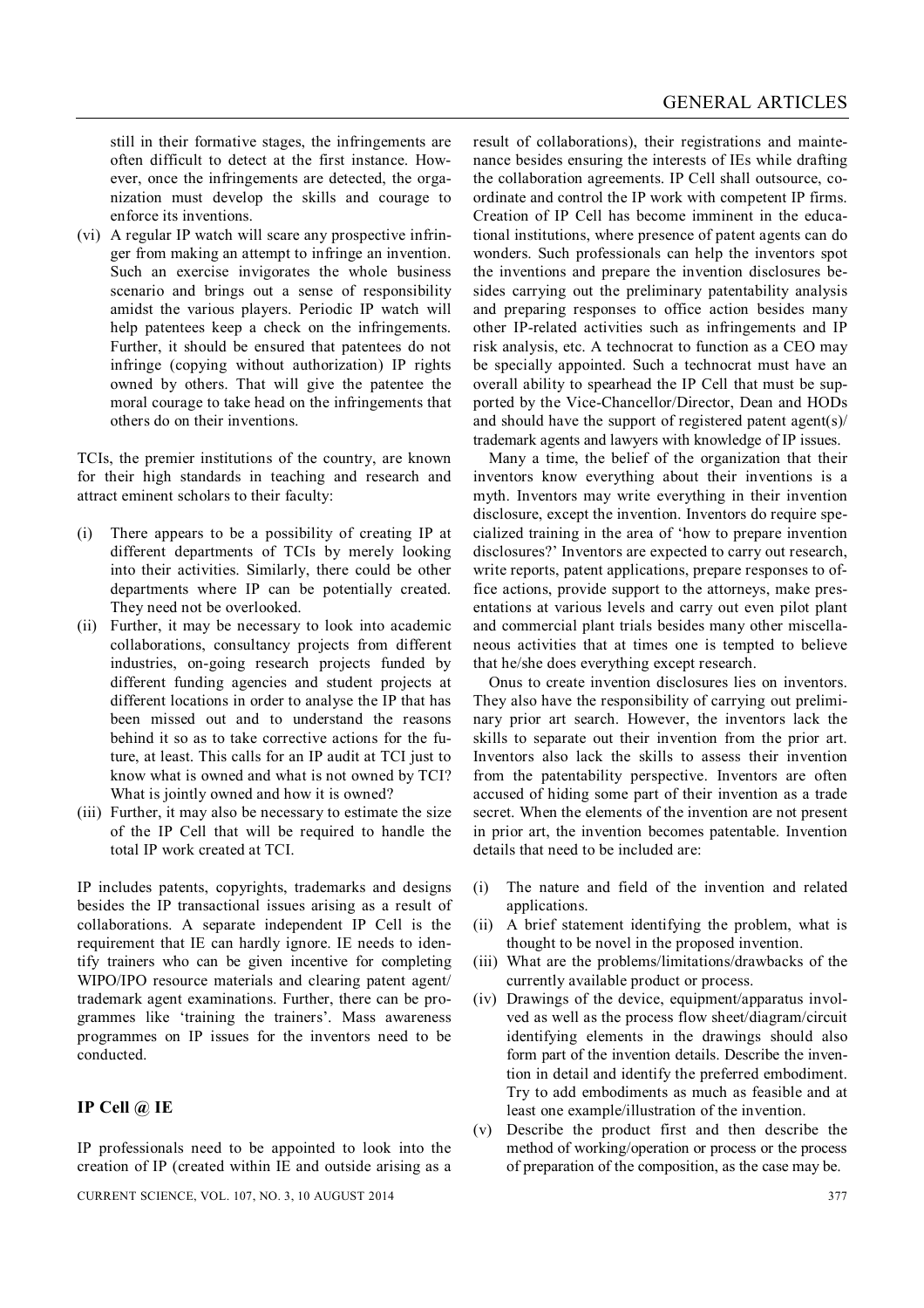#### GENERAL ARTICLES

Inventors have the potential to enhance their filing by going through several brainstorming workshops where technological alternatives and design around can be exercised. Inventors should be enabled to participate in such workshops in order to prepare robust and enforceable invention disclosures and provide the required input to the attorneys for the preparation of complete applications, response to the office actions, analysis of patentability search report, FTO, etc.

The IP Cell may therefore verify the prior art search in order to ensure that only the relevant prior art has been described in the invention disclosure and the prior art has not been claimed in the invention disclosure. It may further help the inventors in separating out the invention from the prior art in order to identify whether the invention is indeed present in the invention disclosure.

So far, only India and PCT filing followed by national phase entry in different countries such as USA and Europe has been the strategy followed by IEs. Some experience seems to have been gained. However, the issues pertaining to prosecution at different patent offices merit consideration. Further:

- (i) Do the inventors remain with IEs? What about ownership issues on these inventions? How do they keep a watch on the past inventors for the purpose of coordinating with them? How do they assure the confidentiality issues? Whether any reward scheme for the inventors is in force at IEs?
- (ii) It may be recalled that these applications were filed through attorneys. Has anybody advised them to file requests for their examinations? Who at IE is maintaining the timelines?
- (iii) What about exploring other foreign nations? Who will do that? What about other tasks?
- (iv) Who will handle the issues related to copyrights, trademarks, designs and other IPs?
- (v) What about their commercialization opportunities to earn the revenue?
- (vi) Has IE ever been accused on account of any infringement issues?

It is to be appreciated that the activities conducted by the IP Cell will require interaction with inventors. Whether they require any help and financial assistance during the preparation of invention disclosures, needs to be ascertained. Interaction with attorneys is no less important. Making payments to them in time will keep the work moving. Ideally, it should be possible to see the IP Cell converting an IE from cost centre to profit centre. Further, IP Cell will need to work internally with the finance department of IE as well to obtain financial concurrence before securing approval from the competent authority prior to award of the work to the attorney. As the estimates provided initially by the attorney are only tentative, it may therefore be necessary to seek additional

approvals in order to ensure the timely completion of the work.

Besides supervision over the quality, pace and accuracy of the deliverables by the attorneys need to be checked by the IP Cell. If this is not done meticulously, every effort in creating the IP Cell will go waste. It is therefore absolutely essential to bind the attorney through an agreement for the confidentiality, quality levels and even incorporate penalty clauses in the agreement for their negligent acts. Attorneys need not be paid any money in advance. It may be prudent to keep a panel of IP attorneys for a fixed duration of 5 years and obtain from them some sort of cost fixation for the services they render. They cannot be allowed to bill as they like. This is an important aspect because the IP firms have a tendency to raise the cost at periodic intervals. And such cost rises may not relate to price-index always.

Initially, the actual work will be far less, but with time may increase substantially. Then the selection of IP firms can be done through global expression of interest and tendering amongst the shortlisted parties. That would ensure a fixed cost for the services rendered by the attorneys for a given duration.

IE may have quite a large number of affiliated divisions, PG colleges, etc. IP Cell has to keep a watch on the activities related to IP creation at these colleges and render necessary help to nurture these activities. In future, when IE has amassed a number of technologies, it can aspire to function as a technology provider and provide help to medium and small-medium enterprises (MSMEs), State and Central governments and other authorities in technology-related matters. To summarize, the role of IP Cell will be to:

- (i) Exercise centralized control on inventions in order to bring uniformity and consistency and provide decentralized help to the inventors for the preparation of invention disclosures.
- (ii) Be responsible for the appointment of competent attorneys to conduct prior art search, draft, file and prosecute applications in India and abroad.
- (iii) Conduct IP awareness trainings at regular intervals for the different stakeholders.

Needless to mention, IP Cell shall be headed by a professionally qualified technocrat with support from IP and legal professionals. IP Cell shall also keep track of IE inventors till the applications are granted, besides keeping track of the applications till they are granted and even technically contributing in the preparation of invention disclosures and responses to office actions and supervizing the quality of the deliverables provided by outside IP firms.

There could be innovation firms to enhance the pace of creating invention disclosures. Not many innovation firms exist in India anyway. However, Crafitti is one firm